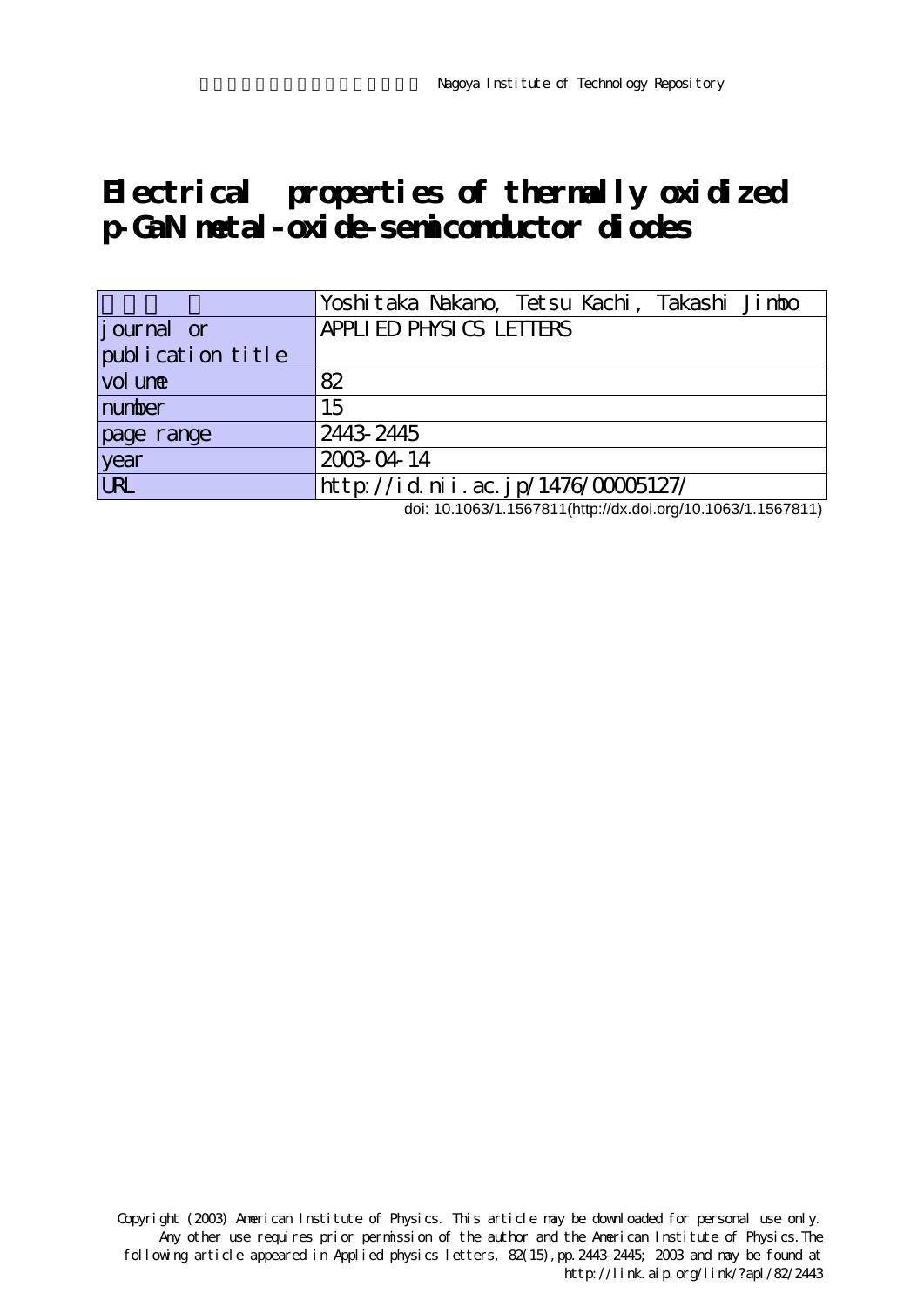## **Electrical properties of thermally oxidized p-GaN metal–oxide–semiconductor diodes**

Yoshitaka Nakano<sup>a)</sup> and Tetsu Kachi

*Toyota Central Research and Development Laboratories, Inc., Nagakute, Aichi 480-1192, Japan*

Takashi Jimbo

*Nagoya Institute of Technology, Gokiso, Showa, Nagoya 466-8555, Japan*

(Received 14 January 2003; accepted 17 February 2003)

We report on the electrical properties of thermally oxidized  $p$ -GaN metal–oxide–semiconductor (MOS) diodes with  $n^+$  source regions fabricated on sapphire substrates. The  $n^+$  regions were selectively produced in Mg-doped GaN by  $Si+N$  coimplantation and subsequent annealing at 1300 °C, and then 100-nm-thick  $\beta$ -Ga<sub>2</sub>O<sub>3</sub> was grown by dry oxidation at 880 °C for 5 h. Capacitance–voltage measurements at room temperature display a surface inversion feature with an onset voltage of  $\sim$  2.5 V and show an extremely low interface trap density less than 1  $\times 10^{10}$  eV<sup>-1</sup> cm<sup>-2</sup>. These results suggest that the thermally grown  $\beta$ -Ga<sub>2</sub>O<sub>3</sub>/p-GaN MOS structure is a promising candidate for inversion-mode MOS field-effect transistors. © *2003 American Institute of Physics.* [DOI: 10.1063/1.1567811]

GaN-based metal-oxide–semiconductor (MOS) structures using a number of gate dielectrics such as  $Ga<sub>2</sub>O<sub>3</sub>$  $(\text{Gd}_2\text{O}_3)$ , AlN, SiO<sub>2</sub>, Si<sub>3</sub>N<sub>4</sub>, and Pb(Zr,Ti)O<sub>3</sub> have been extensively investigated for use in high-power and hightemperature electronic device applications.<sup>1-15</sup> In particular, the MOS structure equipped with a surface inversion mode is important for high-power switching devices because it would provide for lower leakage currents and reduce power consumption, enabling normally off operation with high blocking voltage even at high temperatures. The GaN MOS structure is generally known to show no surface inversion due to the extremely slow thermal generation of minority carriers caused by the wide band gap of 3.4 eV.<sup>6</sup> Recently, Kim *et al.* have reported that  $MgO/p-GaN$  and  $Sc_2O_3/p-GaN$  gatecontrolled MOS diodes with  $n^+$  source regions show inversion behavior at room temperature.<sup>16,17</sup> In their reports, the selective-area Si-implanted regions play an effective role to provide an external source of minority carriers. However, the bottlenecks in these diodes may be a large interface trap density on the order of  $10^{12}$  eV<sup>-1</sup> cm<sup>-2</sup> and poor electrical activation of the Si-implanted regions, resulting in the large onset voltages of surface inversion. Regarding interface states, thermal dry oxidation of GaN is known to be effective in reducing the interface trap at the  $\beta$ -Ga<sub>2</sub>O<sub>3</sub>/GaN MOS interface.4,14 In our previous study, the thermally grown  $\beta$ -Ga<sub>2</sub>O<sub>3</sub> /*n*-GaN MOS structures have been proven to display a low interface trap density on the order of  $10^{10}$  eV<sup>-1</sup> cm<sup>-2</sup>.<sup>15</sup> In addition, an improvement of *n*-type implantation-doping characteristics for the  $n^+$  source is needed to form a satisfactory  $n^+p$  junction under the gate insulator. From this point of view, we have also reported that coimplantation of  $Si+N$  and subsequent annealing at high temperatures enhance electrical *n*-type activation and structural properties of the implanted regions, based on a sitecompetition effect.<sup>18–20</sup> Thus, the thermally oxidized  $p$ -GaN

MOS structures with  $n^+$  source regions fabricated by using thermal dry oxidation and  $Si+N$  coimplantation techniques might be expected to garner their outstanding potential.

 $\beta$ -Ga<sub>2</sub>O<sub>3</sub> has a wide band gap of 4.7 eV at room temperature and a dielectric constant of  $10.2-14.2$ <sup>21</sup> Therefore, thermally grown  $\beta$ -Ga<sub>2</sub>O<sub>3</sub> layer is expected to exhibit intrinsic properties with applications in dielectrics especially important for GaN MOS devices. The issue as to whether or not the  $\beta$ -Ga<sub>2</sub>O<sub>3</sub>/GaN MOS structures easily have a surface inversion mode should depend on their interface properties. However, in-depth data on the electrical properties of the thermally oxidized *p*-GaN MOS structures have not yet been reported. In this study, we have fabricated thermally oxidized  $p$ -GaN MOS diodes with  $n^+$  source regions by combining  $Si+N$  coimplantation and thermal dry oxidation techniques, and have electrically investigated their interface properties.

The epitaxial Mg-doped GaN  $(GaN:Mg)$  films used in these experiments were  $2.5 \mu m$  thick. They were grown on *a*-plane sapphire substrates by atmospheric pressure metalorganic chemical-vapor deposition at 1130 °C, with a predeposited 20 nm AlN buffer layer grown at 420 °C. The Mg concentration of the as-grown GaN:Mg layers was determined to be  $\sim 5 \times 10^{18}$  cm<sup>-3</sup> by secondary ion mass spectrometry (SIMS) measurements. After growth, activation annealing was performed at 700 °C for 10 min in flowing  $N_2$ , resulting in the free hole concentration of  $\sim 2.5$  $\times 10^{16}$  cm<sup>-3</sup> as confirmed by room-temperature Hall-effect measurements. Then, thermally oxidized *p*-GaN MOS diodes with  $n^+$  source regions were fabricated as follows. A schematic of the complete MOS diode is shown in Fig. 1. Prior to  $Si+N$  coimplantation, a 1- $\mu$ m-thick Ni layer was selectively deposited as a mask material for the implantation on the top surface of the samples by electron-beam evaporation. The GaN samples were implanted using pure  $N_2$  and  $SiF_4$  gases as the sources of the  $^{14}N^+$  and  $^{28}Si^+$  species, respectively, to create the  $n^+$  source regions in GaN:Mg. First, multiple step N implantation was performed; the N

**Downloaded 02 Sep 2010 to 133.68.192.98. Redistribution subject to AIP license or copyright; see http://apl.aip.org/about/rights\_and\_permissions**

a)Electronic mail: y-nakano@mosk.tytlabs.co.jp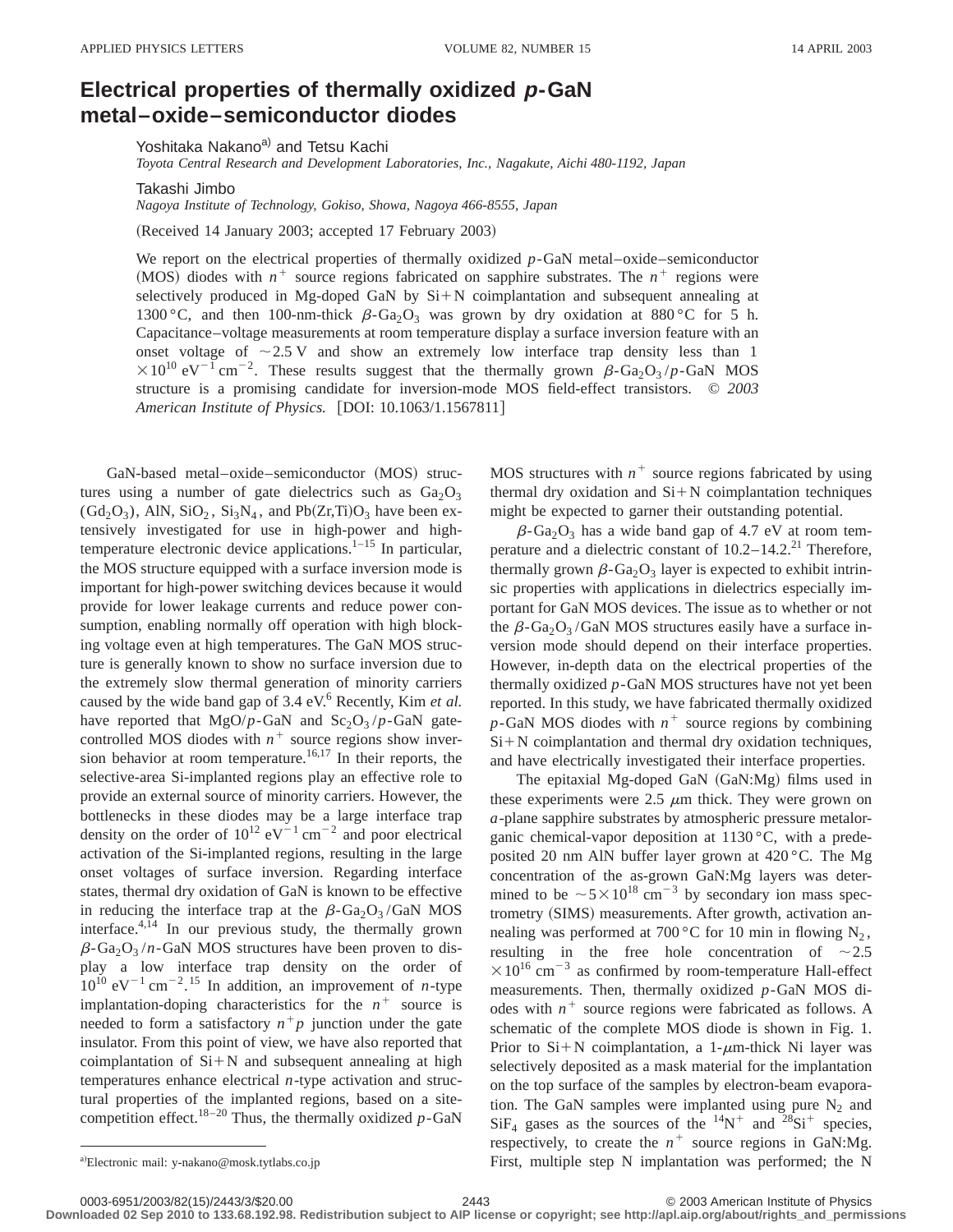

FIG. 1. Schematic cross section of thermally grown  $\beta$ -Ga<sub>2</sub>O<sub>3</sub> /*p*-GaN MOS diode with an  $n^+$  source region.

ions were implanted at 240, 180, 120, 60, and 20 keV with dosages of  $1.8 \times 10^{14}$ ,  $6 \times 10^{13}$ ,  $8 \times 10^{13}$ ,  $7.5 \times 10^{13}$ , and 3  $\times 10^{13}$  cm<sup>-2</sup>, respectively, to produce a mean N concentration of  $1\times10^{19}$  cm<sup>-3</sup> to a depth of  $\sim$  0.35  $\mu$ m from the GaN surface. Multiple Si implantation was then performed; the Si ions were implanted at 360, 200, 120, 60, and 30 keV with dosages of  $2.5 \times 10^{14}$ ,  $9 \times 10^{13}$ ,  $5.3 \times 10^{13}$ ,  $2.8 \times 10^{13}$ , and  $1.4 \times 10^{13}$  cm<sup>-2</sup>, respectively, to produce a mean Si concentration of  $1\times10^{19}$  cm<sup>-3</sup> to a depth of  $\sim$ 0.35  $\mu$ m. Here, the N/Si ratio was kept  $\sim$  1 for an optimum doping.<sup>18,19</sup> All the implants were carried out at room temperature, with an incident angle 7° off the surface normal. After implantation, the Ni layer was removed and then a 500-nm-thick  $SiO<sub>2</sub>$  capping layer was deposited on the top surface of the implanted samples by rf sputtering at room temperature to provide an encapsulation cap for the subsequent implant activation annealing. All the samples were annealed at 1300 °C for 5 min in flowing  $N_2$  gas. From the room-temperature Hall-effect measurements, the free electron concentration of the  $n^+$ source regions was confirmed to be  $\sim 4.7 \times 10^{18}$  cm<sup>-3</sup>. After removing the  $SiO<sub>2</sub>$  capping layer, a 500-nm-thick Si layer was selectively deposited on the top surface of the GaN samples as a mask material for thermal oxidation by rf sputtering at room temperature. The GaN samples were then thermally oxidized at 880 °C for 5 h in flowing dry  $O_2$  gas. The formation of monoclinic  $\beta$ -Ga<sub>2</sub>O<sub>3</sub> layer was confirmed by x-ray diffraction and its thickness was  $\sim$ 100 nm from SIMS measurements. After removing the Si mask by a HF–HNO<sub>3</sub> solution (HF:HNO<sub>3</sub>=20:3), Al metal was evaporated through a shadow mask to provide gate electrodes. The dot gate electrode was 500  $\mu$ m in diameter. After metallization, the MOS samples were annealed at 500 °C for 30 min in flowing  $N_2$  gas. Finally, In metal was deposited at 200 °C directly on the GaN:Mg active layer and the  $n^+$ source for ohmic electrodes. As a reference, thermally oxidized *p*-GaN MOS structures without any  $n^+$  source regions were also fabricated by using the same methodology as stated earlier.

The MOS structures that we fabricated were characterized by using capacitance–voltage  $(C-V)$  measurements at room temperature. The *C*–*V* measurements were performed under a grounded source contact condition in the dark with an ac modulation level of 30 mV and frequencies ranging from 100 Hz to 10 MHz. On these *C*–*V* measurements, gate bias voltage is applied and the capacitance is measured after a delay time  $t_d$ .<sup>13,15</sup> The bias voltage and  $t_d$  are independently varied.



FIG. 2. High-frequency *C*–*V* hysteresis curves at room temperature for thermally grown  $\beta$ -Ga<sub>2</sub>O<sub>3</sub> /*p*-GaN MOS diode with an  $n^+$  source region as the gate bias voltage is swept from  $-5$  to  $+5$  V and then back to  $-5$  V at  $t_d$  of 1 and 30 s, together with an ideal  $C-V$  curve.

MOS sample with an  $n^+$  source region at  $t_d$  of 1 and 30 s, respectively. An ideal *C*–*V* curve is also shown. Gate bias voltage was scanned back and forth between  $-5$  and 5 V. In the ideal  $C-V$  curve, the flatband capacitance  $(C_{FB}/C_{ox})$  is calculated to be 0.855 by using a dielectric constant of 10.2. The flatband voltage  $(V_{FB})$  which is the corresponding voltage of the  $(C_{FB}/C_{ox})$ , gives a value of ~0.56 V from the measured  $C-V$  curve at  $t_d$  of 30 s. Thus, the flatband voltage shift  $(\Delta V_{FB})$  gives a negative fixed oxide charge density  $(N_f)$  of  $1.3 \times 10^{10}$  eV<sup>-1</sup> cm<sup>-2</sup>. In addition, the  $t_d$  dependence of the measured *C*–*V* curves is hardly observed in the flatband and depletion regions. That is, the total hysteresis window at the flatband is found to be very small for the measured *C*–*V* curves under different sweep directions, regardless of  $t_d$ . Even though the frequency dependence of the accumulation capacitance is considered, the total interface trap density is estimated to be less than 1  $\times 10^{10}$  eV<sup>-1</sup> cm<sup>-2</sup>.<sup>16,17</sup> Furthermore, the measured *C*-*V* curves show capacitance saturation in the depletion region and present a large deviation from the ideal *C*–*V* curve. Additionally, the referenced MOS sample without any  $n^+$ source region was found to show a deep depletion feature. These results indicate that the capacitance saturation is probably associated with the surface inversion induced by the injection of minority carriers from the  $n^+$  source region. Thus, we can say that the capacitance saturation observed is a typical feature of the surface inversion in the highfrequency *C*–*V* characteristics. A sudden and small capacitance drop is also observed at  $\sim$  2.5 V in the measured *C*–*V* curves when the bias voltage is swept from accumulation to depletion, as shown in Fig. 2. This value may be an onset voltage  $V_{\text{on}}$  of the surface inversion for this MOS diode. On the other hand, the accumulation capacitance of the measured  $C-V$  characteristics seems to depend on the  $t_d$  and sweep direction. A large hysteresis is observed in the accumulation region of the measured  $C-V$  curves at  $t_d$  of 1 s under different sweep directions. This hysteresis dwindles away and the accumulation capacitance becomes slightly smaller than a value expected from the ideal *C*–*V* curve with an increase of  $t_d$ . These results indicate the observed variation in accumulation capacitance may be related to the presence of defects inside of the  $\beta$ -Ga<sub>2</sub>O<sub>3</sub> layer.

Figure 2 shows room-temperature *C*–*V* curves at a frequency of 1 MHz for a thermally grown  $\beta$ -Ga<sub>2</sub>O<sub>3</sub>/p-GaN thermally grown  $\beta$ -Ga<sub>2</sub>O<sub>3</sub>/p-GaN MOS sample with an  $n^+$ <br>Downloaded 02 Sep 2010 to 133.68.192.98. Redistribution subject to AIP license or copyright; see htt Figure  $3(a)$  shows representative room-temperature *C*–*V* curves at frequencies of 1, 2, 3, and 10 kHz for a